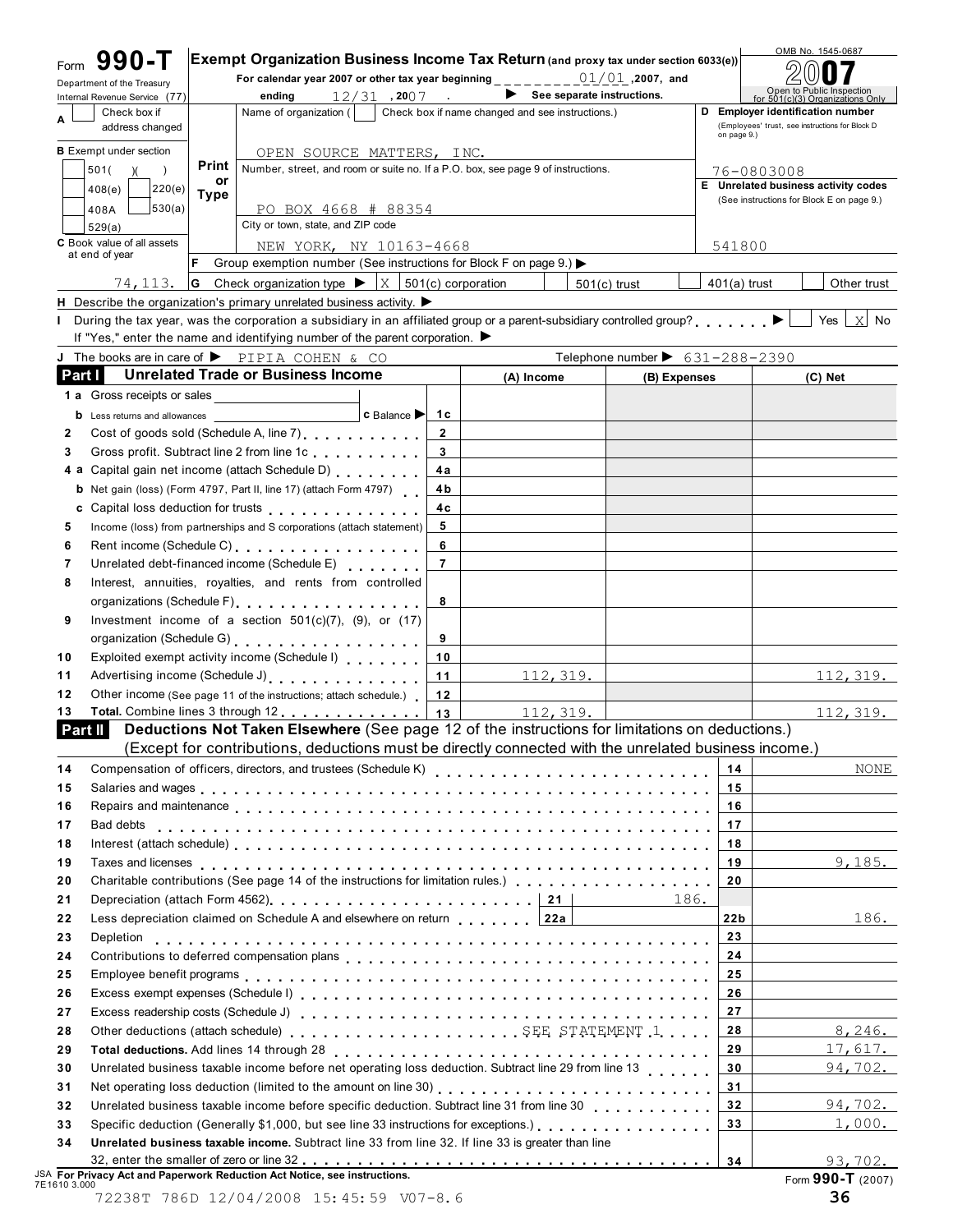|                                                              | Form 990-T (2007)                                                                                                                                                                                                                                                                                                         | 76-0803008                           | Page 2            |
|--------------------------------------------------------------|---------------------------------------------------------------------------------------------------------------------------------------------------------------------------------------------------------------------------------------------------------------------------------------------------------------------------|--------------------------------------|-------------------|
| Part III                                                     | <b>Tax Computation</b>                                                                                                                                                                                                                                                                                                    |                                      |                   |
| 35                                                           | Organizations Taxable as Corporations. See instructions for tax computation on<br>page 15.                                                                                                                                                                                                                                |                                      |                   |
|                                                              | Controlled group members (sections 1561 and 1563) check here $\blacktriangleright \Box$ See instructions and:                                                                                                                                                                                                             |                                      |                   |
|                                                              | a Enter your share of the \$50,000, \$25,000, and \$9,925,000 taxable income brackets (in that order):                                                                                                                                                                                                                    |                                      |                   |
|                                                              | the contract of the contract of<br>(3)<br>(2)<br>(1)                                                                                                                                                                                                                                                                      |                                      |                   |
|                                                              | <b>b</b> Enter organization's share of: (1) Additional 5% tax (not more than \$11,750)                                                                                                                                                                                                                                    |                                      |                   |
|                                                              |                                                                                                                                                                                                                                                                                                                           |                                      |                   |
|                                                              |                                                                                                                                                                                                                                                                                                                           | 35c                                  | 20,109.           |
| 36                                                           | Trusts Taxable at Trust Rates. See instructions for tax computation on page 16. Income tax on                                                                                                                                                                                                                             |                                      |                   |
|                                                              | the amount on line 34 from: $\Box$ Tax rate schedule or $\Box$ Schedule D (Form 1041) $\Box$                                                                                                                                                                                                                              | 36                                   |                   |
| 37                                                           |                                                                                                                                                                                                                                                                                                                           | 37                                   |                   |
| 38                                                           |                                                                                                                                                                                                                                                                                                                           | 38                                   |                   |
| 39                                                           |                                                                                                                                                                                                                                                                                                                           | 39                                   | 20,109.           |
| <b>Part IV</b>                                               | <b>Tax and Payments</b>                                                                                                                                                                                                                                                                                                   |                                      |                   |
| 40 a                                                         | Foreign tax credit (corporations attach Form 1118; trusts attach Form 1116)<br>40a                                                                                                                                                                                                                                        |                                      |                   |
|                                                              | Other credits (see page 17 of the instructions) entitled and set of the credits (see page 17 of the instructions)<br>40b                                                                                                                                                                                                  |                                      |                   |
| c                                                            | General business credit. Check here and indicate which forms are attached:                                                                                                                                                                                                                                                |                                      |                   |
|                                                              | Form 3800<br>Form(s) (specify) $\triangleright$ _______________________<br>40c                                                                                                                                                                                                                                            |                                      |                   |
| d                                                            | 40d<br>Credit for prior year minimum tax (attach Form 8801 or 8827)                                                                                                                                                                                                                                                       |                                      |                   |
| е                                                            |                                                                                                                                                                                                                                                                                                                           | 40e                                  |                   |
| 41                                                           |                                                                                                                                                                                                                                                                                                                           | 41                                   | 20,109.           |
| 42                                                           | Form 4255   Form 8611   Form 8697   Form 8866   Other (attach schedule)<br>Other taxes. Check if from:                                                                                                                                                                                                                    | 42                                   |                   |
| 43                                                           |                                                                                                                                                                                                                                                                                                                           | 43                                   | 20,109.           |
| 44 a                                                         | Payments: A 2006 overpayment credited to 2007                                                                                                                                                                                                                                                                             |                                      |                   |
| b                                                            |                                                                                                                                                                                                                                                                                                                           |                                      |                   |
|                                                              | 13,000.                                                                                                                                                                                                                                                                                                                   |                                      |                   |
|                                                              | Foreign organizations: Tax paid or withheld at source (see instructions) [44d]                                                                                                                                                                                                                                            |                                      |                   |
|                                                              | 44e                                                                                                                                                                                                                                                                                                                       |                                      |                   |
| f                                                            | Other credits and payments:                                                                                                                                                                                                                                                                                               |                                      |                   |
|                                                              | Other $\overline{\phantom{a}}$ Total $\blacktriangleright$ 44f                                                                                                                                                                                                                                                            |                                      |                   |
| 45                                                           |                                                                                                                                                                                                                                                                                                                           | 45                                   | 13,000.           |
| 46                                                           |                                                                                                                                                                                                                                                                                                                           | 46                                   | 1,163.            |
| 47                                                           |                                                                                                                                                                                                                                                                                                                           | 47                                   | 8,272.            |
| 48                                                           | Overpayment. If line 45 is larger than the total of lines 43 and 46, enter amount overpaid                                                                                                                                                                                                                                | 48                                   | NONE              |
| 49                                                           | Enter the amount of line 48 you want: Credited to 2008 estimated tax ▶<br>Refunded I                                                                                                                                                                                                                                      | 49                                   | NONE              |
| <b>Part V</b>                                                | Statements Regarding Certain Activities and Other Information (see instructions on page 18)                                                                                                                                                                                                                               |                                      |                   |
|                                                              | At any time during the 2007 calendar year, did the organization have an interest in or a signature or other authority Yes                                                                                                                                                                                                 |                                      | No                |
|                                                              | over a financial account (bank, securities, or other) in a foreign country? If YES, the organization may have to file                                                                                                                                                                                                     |                                      |                   |
|                                                              |                                                                                                                                                                                                                                                                                                                           |                                      |                   |
|                                                              |                                                                                                                                                                                                                                                                                                                           |                                      |                   |
|                                                              | Form TD F 90-22.1. If YES, enter the name of the foreign country here $\blacktriangleright$                                                                                                                                                                                                                               |                                      | $X_{-}$           |
|                                                              | During the tax year, did the organization receive a distribution from, or was it the grantor of, or transferor to, a foreign trust?                                                                                                                                                                                       |                                      | $\rm X$           |
|                                                              | If YES, see page 5 of the instructions for other forms the organization may have to file.                                                                                                                                                                                                                                 |                                      |                   |
|                                                              | Enter the amount of tax-exempt interest received or accrued during the tax year $\triangleright$ \$                                                                                                                                                                                                                       |                                      |                   |
|                                                              | Schedule A - Cost of Goods Sold. Enter method of inventory valuation $\blacktriangleright$                                                                                                                                                                                                                                |                                      |                   |
|                                                              | $\blacktriangleleft$<br>Inventory at beginning of year<br>Inventory at end of year measured                                                                                                                                                                                                                               | 6                                    |                   |
|                                                              | $\overline{2}$<br>Cost of goods sold. Subtract line<br>Purchases <b>Purchases</b><br>$\overline{7}$                                                                                                                                                                                                                       |                                      |                   |
|                                                              | $\overline{3}$<br>6 from line 5. Enter here and in<br>Cost of labor the cost of labor                                                                                                                                                                                                                                     |                                      |                   |
|                                                              | Additional section 263A costs<br>Part I, line 2 experience in the set of the set of the set of the set of the set of the set of the set of the set of the set of the set of the set of the set of the set of the set of the set of the set of the set of the se                                                           | 7                                    |                   |
|                                                              | Do the rules of section 263A (with respect to<br>(attach schedule)<br>4a<br>8                                                                                                                                                                                                                                             |                                      | ∣ Yes<br>No       |
| b                                                            | produced or acquired for resale) apply<br>4b<br>Other costs (attach schedule).<br>property                                                                                                                                                                                                                                |                                      |                   |
| 2<br>3<br>4 а                                                | <b>Total.</b> Add lines 1 through 4b.<br>5                                                                                                                                                                                                                                                                                |                                      | Χ                 |
|                                                              | Under penalties of perjury, I declare that I have examined this return, including accompanying schedules and statements, and to the best of my knowledge and belief, it is true,<br>correct, and complete. Declaration of preparer (other than taxpayer) is based on all information of which preparer has any knowledge. |                                      |                   |
|                                                              |                                                                                                                                                                                                                                                                                                                           | May the IRS discuss this return with |                   |
|                                                              |                                                                                                                                                                                                                                                                                                                           | the preparer shown below (see        |                   |
|                                                              | Signature of officer<br>Date<br>Title                                                                                                                                                                                                                                                                                     | instructions)?<br>$\vee$             | Yes<br>No         |
|                                                              | Date<br>Preparer's<br>Check if                                                                                                                                                                                                                                                                                            | Preparer's SSN or PTIN               |                   |
| $\mathbf{2}$<br>3<br>1<br>5                                  | signature<br>self-employed                                                                                                                                                                                                                                                                                                | lx I                                 | $128 - 62 - 6123$ |
| <b>Sign</b><br>Here<br>Paid<br><b>Preparer's</b><br>Use Only | Firm's name (or<br>EIN<br>PIPIA, COHEN & CO.<br>yours if self-employed),                                                                                                                                                                                                                                                  | 13-4021135                           |                   |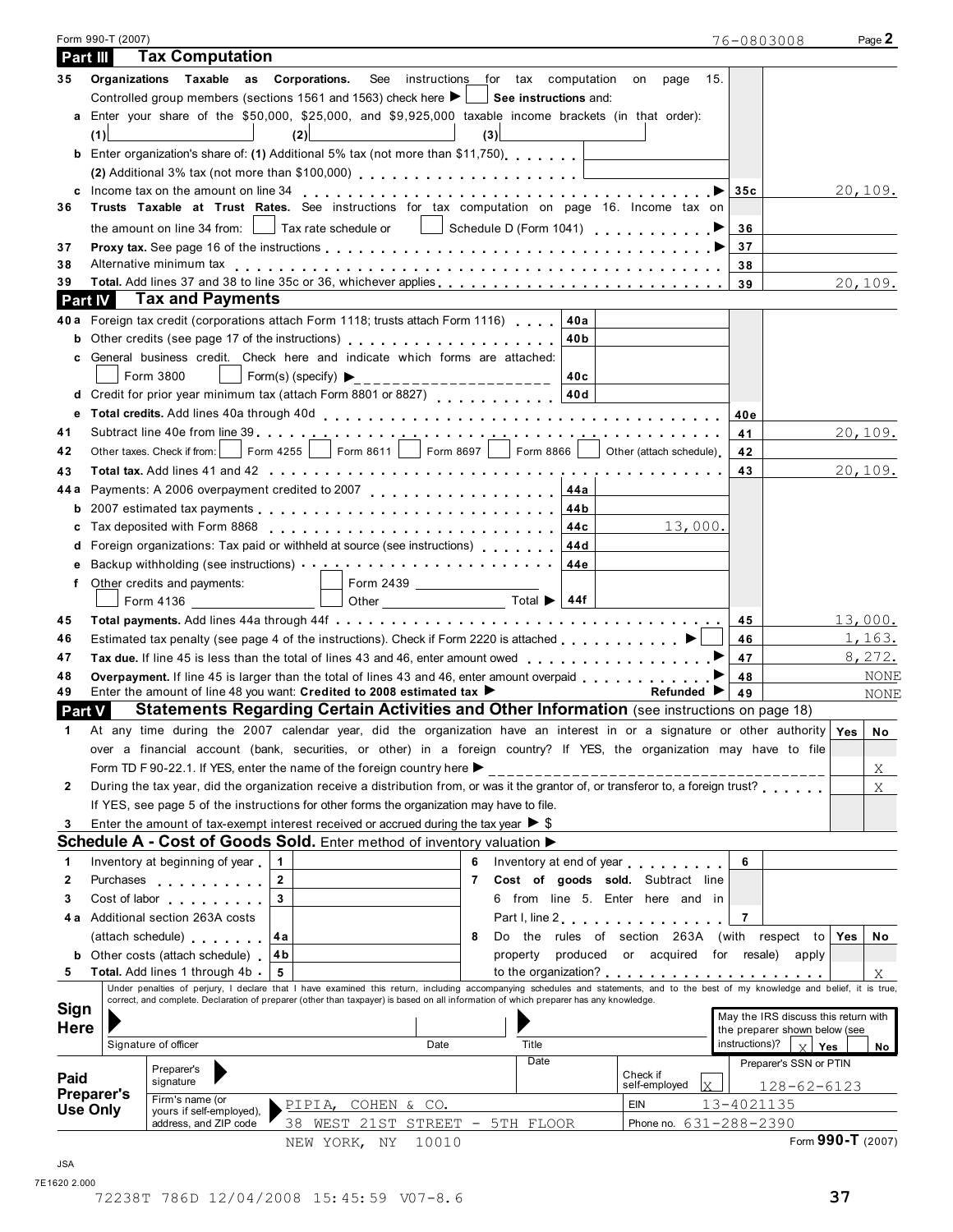### **Schedule C - Rent Income (From Real Property and Personal Property Leased With Real Property)** (see instructions on page 20)

**1** Description of property

| (1) |                                                                                                                 |  |
|-----|-----------------------------------------------------------------------------------------------------------------|--|
| (2) |                                                                                                                 |  |
| (3) |                                                                                                                 |  |
| (4) |                                                                                                                 |  |
|     | 1000 - 1000 - 1000 - 1000 - 1000 - 1000 - 1000 - 1000 - 1000 - 1000 - 1000 - 1000 - 1000 - 1000 - 1000 - 1000 - |  |

|                                                                                                                           | 2 Rent received or accrued                                                                    |                                                                                                                                                     |               |                                       |                                                                                          |                                                                                               |
|---------------------------------------------------------------------------------------------------------------------------|-----------------------------------------------------------------------------------------------|-----------------------------------------------------------------------------------------------------------------------------------------------------|---------------|---------------------------------------|------------------------------------------------------------------------------------------|-----------------------------------------------------------------------------------------------|
| (a) From personal property (if the percentage of rent<br>for personal property is more than 10% but not<br>more than 50%) |                                                                                               | (b) From real and personal property (if the<br>percentage of rent for personal property exceeds<br>50% or if the rent is based on profit or income) |               |                                       |                                                                                          | 3 Deductions directly connected with the income in<br>columns 2(a) and 2(b) (attach schedule) |
| (1)                                                                                                                       |                                                                                               |                                                                                                                                                     |               |                                       |                                                                                          |                                                                                               |
| (2)                                                                                                                       |                                                                                               |                                                                                                                                                     |               |                                       |                                                                                          |                                                                                               |
| (3)                                                                                                                       |                                                                                               |                                                                                                                                                     |               |                                       |                                                                                          |                                                                                               |
| (4)                                                                                                                       |                                                                                               |                                                                                                                                                     |               |                                       |                                                                                          |                                                                                               |
| Total                                                                                                                     | Total                                                                                         |                                                                                                                                                     |               |                                       |                                                                                          |                                                                                               |
| Total income. Add totals of columns 2(a) and 2(b). Enter                                                                  |                                                                                               |                                                                                                                                                     |               |                                       | <b>Total deductions. Enter</b><br>here and on page 1, Part I,                            |                                                                                               |
| here and on page 1, Part I, line 6, column (A) ▶                                                                          |                                                                                               |                                                                                                                                                     |               |                                       | line 6, column $(B)$                                                                     |                                                                                               |
| Schedule E - Unrelated Debt-Financed Income (see instructions on page 20)                                                 |                                                                                               |                                                                                                                                                     |               |                                       | 3 Deductions directly connected with or allocable to                                     |                                                                                               |
|                                                                                                                           |                                                                                               | 2 Gross income from or                                                                                                                              |               |                                       | debt-financed property                                                                   |                                                                                               |
| 1 Description of debt-financed property                                                                                   |                                                                                               | allocable to debt-financed<br>property                                                                                                              |               |                                       | (a) Straight line depreciation<br>(attach schedule)                                      | (b) Other deductions<br>(attach schedule)                                                     |
| (1)                                                                                                                       |                                                                                               |                                                                                                                                                     |               |                                       |                                                                                          |                                                                                               |
| (2)                                                                                                                       |                                                                                               |                                                                                                                                                     |               |                                       |                                                                                          |                                                                                               |
| (3)                                                                                                                       |                                                                                               |                                                                                                                                                     |               |                                       |                                                                                          |                                                                                               |
| (4)                                                                                                                       |                                                                                               |                                                                                                                                                     |               |                                       |                                                                                          |                                                                                               |
| 4 Amount of average<br>acquisition debt on or<br>allocable to debt-financed<br>property (attach schedule)                 | 5 Average adjusted basis of<br>or allocable to<br>debt-financed property<br>(attach schedule) | 6 Column 4<br>divided by<br>column 5                                                                                                                |               |                                       | 7 Gross income reportable<br>(column 2 x column 6)                                       | 8 Allocable deductions<br>(column 6 x total of columns)<br>$3(a)$ and $3(b)$ )                |
| (1)                                                                                                                       |                                                                                               |                                                                                                                                                     | %             |                                       |                                                                                          |                                                                                               |
| (2)                                                                                                                       |                                                                                               |                                                                                                                                                     | %             |                                       |                                                                                          |                                                                                               |
| (3)                                                                                                                       |                                                                                               |                                                                                                                                                     | %             |                                       |                                                                                          |                                                                                               |
| (4)                                                                                                                       |                                                                                               |                                                                                                                                                     | $\frac{0}{0}$ |                                       |                                                                                          |                                                                                               |
|                                                                                                                           |                                                                                               |                                                                                                                                                     |               |                                       | Enter here and on page 1,<br>Part I, line 7, column (A).                                 | Enter here and on page 1,<br>Part I, line 7, column (B).                                      |
| <b>Totals</b><br>Total dividends-received deductions included in column 8                                                 |                                                                                               |                                                                                                                                                     |               |                                       |                                                                                          |                                                                                               |
| Schedule F - Interest, Annuities, Royalties, and Rents From Controlled Organizations (see instructions on page 21)        |                                                                                               |                                                                                                                                                     |               |                                       |                                                                                          |                                                                                               |
|                                                                                                                           |                                                                                               | <b>Exempt Controlled Organizations</b>                                                                                                              |               |                                       |                                                                                          |                                                                                               |
| 1 Name of Controlled<br>Organization                                                                                      | 2 Employer<br><b>Identification Number</b>                                                    | 3 Net unrelated income<br>(loss) (see instructions)                                                                                                 |               | 4 Total of specified<br>payments made | 5 Part of column 4 that is<br>included in the controlling<br>organization's gross income | 6 Deductions directly<br>connected with income<br>in column 5                                 |
| (1)                                                                                                                       |                                                                                               |                                                                                                                                                     |               |                                       |                                                                                          |                                                                                               |
|                                                                                                                           |                                                                                               |                                                                                                                                                     |               |                                       |                                                                                          |                                                                                               |

 $(4)$ Nonexempt Controlled Organizations

| 7 Taxable Income | 8 Net unrelated income<br>(loss) (see instructions) | 9 Total of specified<br>payments made | 10 Part of column 9 that is<br>included in the controlling<br>organization's gross income | 11 Deductions directly<br>connected with income in<br>column 10                   |
|------------------|-----------------------------------------------------|---------------------------------------|-------------------------------------------------------------------------------------------|-----------------------------------------------------------------------------------|
| (1)              |                                                     |                                       |                                                                                           |                                                                                   |
| (2)              |                                                     |                                       |                                                                                           |                                                                                   |
| (3)              |                                                     |                                       |                                                                                           |                                                                                   |
| (4)              |                                                     |                                       |                                                                                           |                                                                                   |
|                  |                                                     |                                       | Add columns 5 and 10.<br>Enter here and on page 1,<br>Part I, line 8, column (A).         | Add columns 6 and 11.<br>Enter here and on page 1,<br>Part I, line 8, column (B). |
| Totals           |                                                     |                                       |                                                                                           |                                                                                   |

7E1630 2.000

 $(2)$ (3)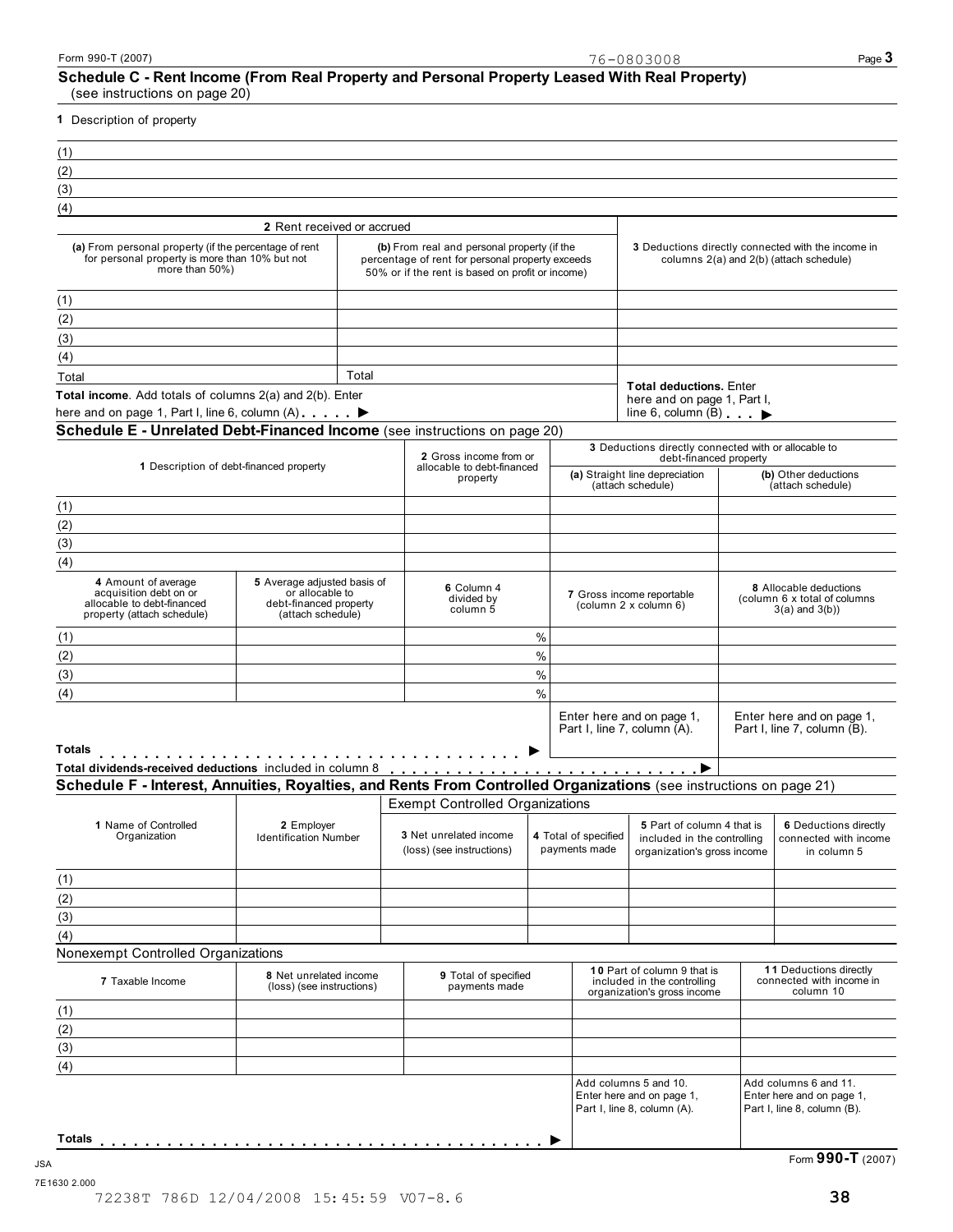# **Schedule G - Investment Income of a Section 501(c)(7), (9), or (17) Organization**

| (see instructions on page 22)                                                |                                                          |                                                         |                                   |                                                              |
|------------------------------------------------------------------------------|----------------------------------------------------------|---------------------------------------------------------|-----------------------------------|--------------------------------------------------------------|
| 1 Description of income                                                      | 2 Amount of income                                       | 3 Deductions<br>directly connected<br>(attach schedule) | 4 Set-asides<br>(attach schedule) | 5 Total deductions<br>and set-asides (col. 3<br>plus col. 4) |
| (1)                                                                          |                                                          |                                                         |                                   |                                                              |
| (2)                                                                          |                                                          |                                                         |                                   |                                                              |
| (3)                                                                          |                                                          |                                                         |                                   |                                                              |
| (4)                                                                          |                                                          |                                                         |                                   |                                                              |
|                                                                              | Enter here and on page 1,<br>Part I, line 9, column (A). |                                                         |                                   | Enter here and on<br>page 1, Part I, line 9,<br>column (B).  |
| Totals <b>Department of the Contract Order</b>                               |                                                          |                                                         |                                   |                                                              |
| Schedule I - Exploited Exempt Activity Income, Other Than Advertising Income |                                                          |                                                         |                                   |                                                              |

screame **T** Explored Exer<br>(see instructions on page 22)

| 1 Description of<br>exploited activity | 2 Gross<br>unrelated<br>business income<br>from trade or<br>business | 3 Expenses<br>directly<br>connected with<br>production of<br>unrelated<br>business income | 4 Net income<br>(loss) from<br>unrelated trade<br>or business<br>(column 2 minus<br>column 3). If a<br>gain, compute<br>cols. 5 through 7. | 5 Gross income<br>from activity that<br>is not unrelated<br>business income | 6 Expenses<br>attributable to<br>column 5   | 7 Excess exempt<br>expenses<br>(column 6 minus<br>column 5, but not<br>more than<br>column 4).  |
|----------------------------------------|----------------------------------------------------------------------|-------------------------------------------------------------------------------------------|--------------------------------------------------------------------------------------------------------------------------------------------|-----------------------------------------------------------------------------|---------------------------------------------|-------------------------------------------------------------------------------------------------|
| (1)                                    |                                                                      |                                                                                           |                                                                                                                                            |                                                                             |                                             |                                                                                                 |
| (2)                                    |                                                                      |                                                                                           |                                                                                                                                            |                                                                             |                                             |                                                                                                 |
| (3)                                    |                                                                      |                                                                                           |                                                                                                                                            |                                                                             |                                             |                                                                                                 |
| (4)                                    |                                                                      |                                                                                           |                                                                                                                                            |                                                                             |                                             |                                                                                                 |
| Totals >                               | Enter here and on<br>page 1, Part I,<br>line $10$ , col. $(A)$ .     | Enter here and on<br>page 1, Part I,<br>line $10$ , col. $(B)$ .                          |                                                                                                                                            |                                                                             |                                             | Enter here and<br>on page 1,<br>Part II, line 26.                                               |
|                                        |                                                                      | Schedule J - Advertising Income (see instructions on page 22)                             |                                                                                                                                            |                                                                             |                                             |                                                                                                 |
| Part I                                 |                                                                      |                                                                                           | Income From Periodicals Reported on a Consolidated Basis                                                                                   |                                                                             |                                             |                                                                                                 |
|                                        |                                                                      |                                                                                           |                                                                                                                                            |                                                                             |                                             |                                                                                                 |
| 1 Name of<br>periodical                | 2 Gross<br>advertising<br>income                                     | 3 Direct<br>advertising costs                                                             | 4 Advertising<br>gain or (loss) (col.<br>2 minus col. 3). If<br>a gain, compute<br>cols. 5 through 7.                                      | 5 Circulation<br>income                                                     | 6 Readership<br>costs                       | 7 Excess<br>readership costs<br>(column 6 minus<br>column 5, but not<br>more than<br>column 4). |
| $(1)$ STMT 2                           |                                                                      |                                                                                           |                                                                                                                                            |                                                                             |                                             |                                                                                                 |
| (2)                                    |                                                                      |                                                                                           |                                                                                                                                            |                                                                             |                                             |                                                                                                 |
| (3)                                    |                                                                      |                                                                                           |                                                                                                                                            |                                                                             |                                             |                                                                                                 |
| (4)                                    |                                                                      |                                                                                           |                                                                                                                                            |                                                                             |                                             |                                                                                                 |
| Totals (carry to Part II,              |                                                                      |                                                                                           |                                                                                                                                            |                                                                             |                                             |                                                                                                 |
| line $(5)$ $\rightarrow$               | 112, 319.                                                            |                                                                                           | 112, 319.                                                                                                                                  |                                                                             |                                             |                                                                                                 |
| Part II                                |                                                                      | columns 2 through 7 on a line-by-line basis.)                                             | Income From Periodicals Reported on a Separate Basis (For each periodical listed in Part II, fill in                                       |                                                                             |                                             |                                                                                                 |
| $(1)$ STMT 3                           |                                                                      |                                                                                           |                                                                                                                                            |                                                                             |                                             |                                                                                                 |
| (2)                                    |                                                                      |                                                                                           |                                                                                                                                            |                                                                             |                                             |                                                                                                 |
| (3)                                    |                                                                      |                                                                                           |                                                                                                                                            |                                                                             |                                             |                                                                                                 |
| (4)                                    |                                                                      |                                                                                           |                                                                                                                                            |                                                                             |                                             |                                                                                                 |
| (5) Totals from Part I                 | 112, 319.                                                            |                                                                                           |                                                                                                                                            |                                                                             |                                             |                                                                                                 |
| Totals, Part II                        | Enter here and on<br>page 1, Part I,<br>line 11, col. $(A)$ .        | Enter here and on<br>page 1, Part I<br>line $11$ , col. $(B)$ .                           |                                                                                                                                            |                                                                             |                                             | Enter here and<br>on page 1,<br>Part II, line 27.                                               |
| (lines 1-5) $\longrightarrow$          | 112, 319.                                                            |                                                                                           |                                                                                                                                            |                                                                             |                                             |                                                                                                 |
|                                        |                                                                      |                                                                                           | Schedule K - Compensation of Officers, Directors, and Trustees (see instructions on page 23)                                               |                                                                             |                                             |                                                                                                 |
|                                        | 1 Name                                                               |                                                                                           |                                                                                                                                            | 2 Title                                                                     | 3 Percent of<br>time devoted to<br>business | 4 Compensation<br>attributable to<br>unrelated business                                         |
| STMT 4                                 |                                                                      |                                                                                           |                                                                                                                                            |                                                                             | $\frac{9}{6}$                               |                                                                                                 |
|                                        |                                                                      |                                                                                           |                                                                                                                                            |                                                                             | $\frac{9}{10}$                              |                                                                                                 |
|                                        |                                                                      |                                                                                           |                                                                                                                                            |                                                                             | %                                           |                                                                                                 |
|                                        |                                                                      |                                                                                           |                                                                                                                                            |                                                                             | %                                           |                                                                                                 |
|                                        | Total. Enter here and on page 1, Part II, line 14                    |                                                                                           |                                                                                                                                            |                                                                             |                                             | NONE                                                                                            |
| <b>JSA</b><br>7E1640 2.000             |                                                                      |                                                                                           |                                                                                                                                            |                                                                             |                                             | Form 990-T (2007)                                                                               |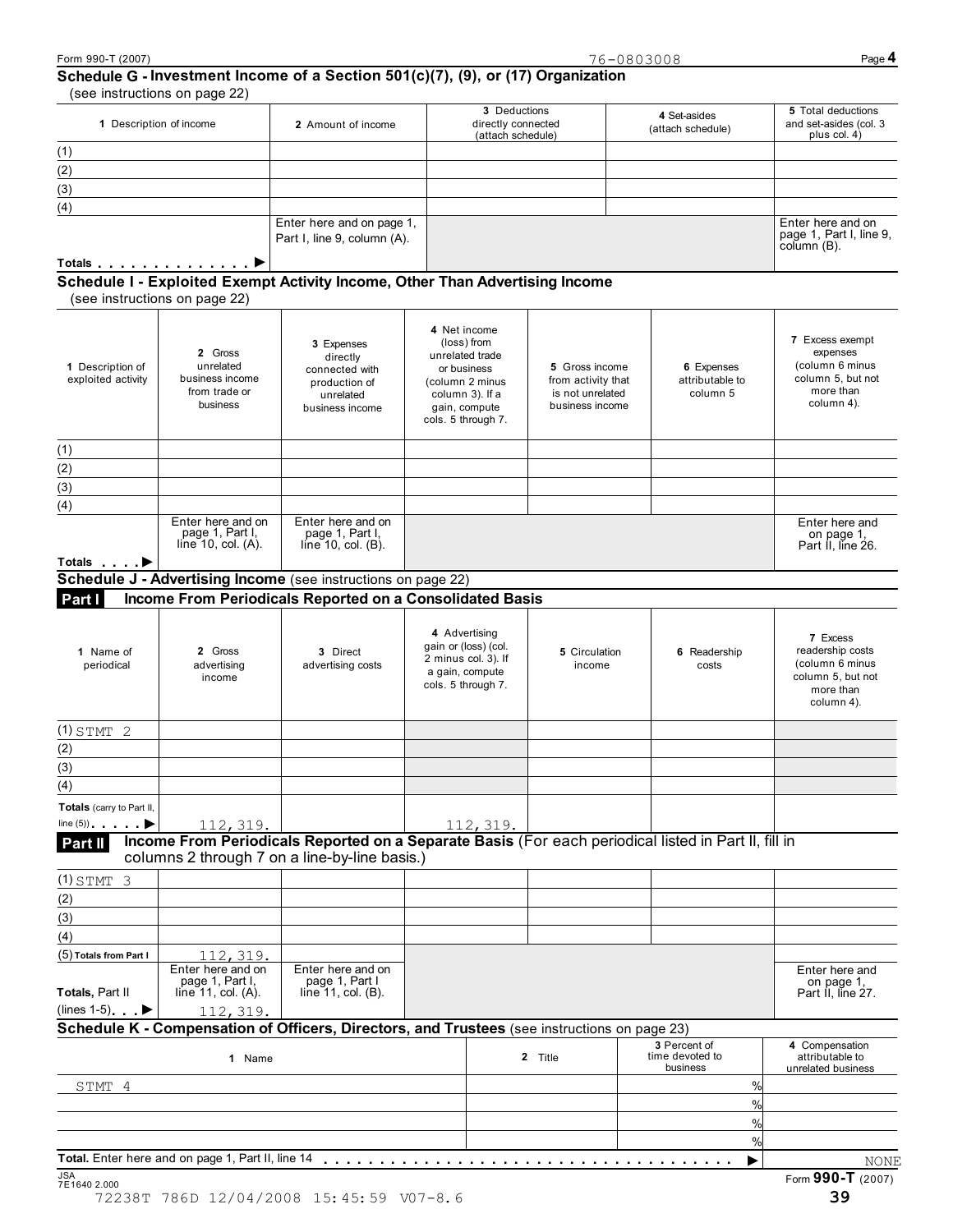# FORM 990T - PART II - LINE 28 - TOTAL OTHER DEDUCTIONS

======================================================

| ACCOUNTING FEES                      | 2,331. |
|--------------------------------------|--------|
| WEBSITE HOSTING                      | 4,884. |
| WESITE EXPENSES                      | 1,031. |
| PART II - LINE 28 - OTHER DEDUCTIONS | 8,246. |

## STATEMENT 1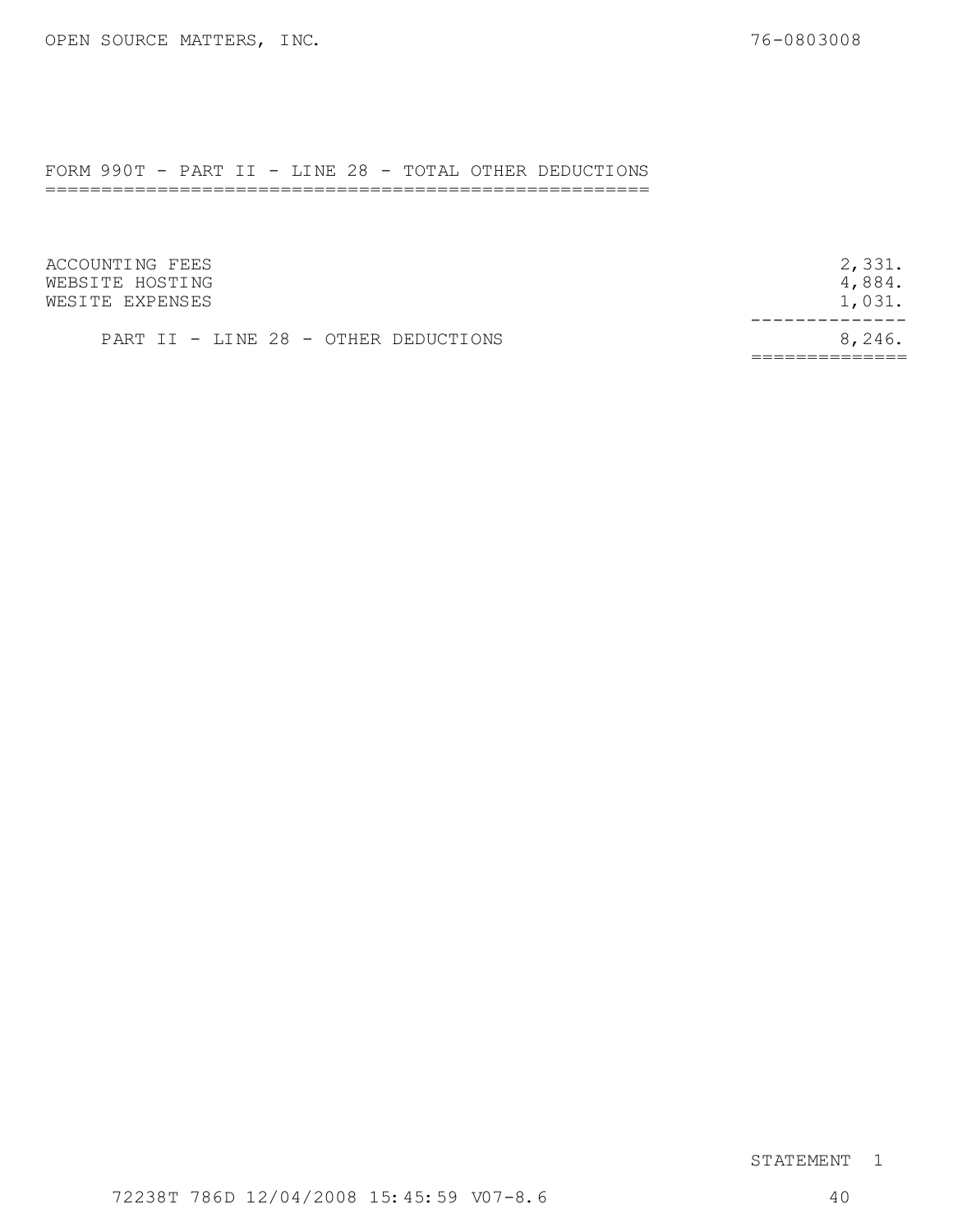### SCHED J - PART I, ADVERTISING INCOME REPORTED ON A CONSOLIDATED BASIS

=====================================================================

|                                           | ٠.                 | ◡•                            |                                |                   |                                | -                            |
|-------------------------------------------|--------------------|-------------------------------|--------------------------------|-------------------|--------------------------------|------------------------------|
|                                           | <b>GROSS</b>       | <b>DIRECT</b>                 | . .                            | ◡.                | ν.                             | EXCESS                       |
| <b>.</b>                                  | ADVERTISING        | ADVERTISING                   | ADVERTISING                    | CIRCULATION       | READERSHIP                     | READERSHIP                   |
| NAME OF PERIODICAL                        | INCOME             | COSTS                         | GAIN OR LOSS                   | INCOME            | COSTS                          | COSTS                        |
| ___________________<br>------------------ | _______<br>------- | ------<br>------              | -------------<br>------------- | ______<br>------- | ------<br>-----                | ------<br>------             |
| WWW. JOOMLA. ORG                          | 112, 319.          |                               |                                |                   |                                |                              |
|                                           | ------------       | ------------                  | ------------                   | ------------      | ------------                   | ------------                 |
| COLUMN TOTALS                             | 112, 319.          |                               | 112, 319.                      |                   |                                |                              |
|                                           | ============       | -------------<br>------------ | -------------<br>------------- | ============      | -------------<br>------------- | -------------<br>----------- |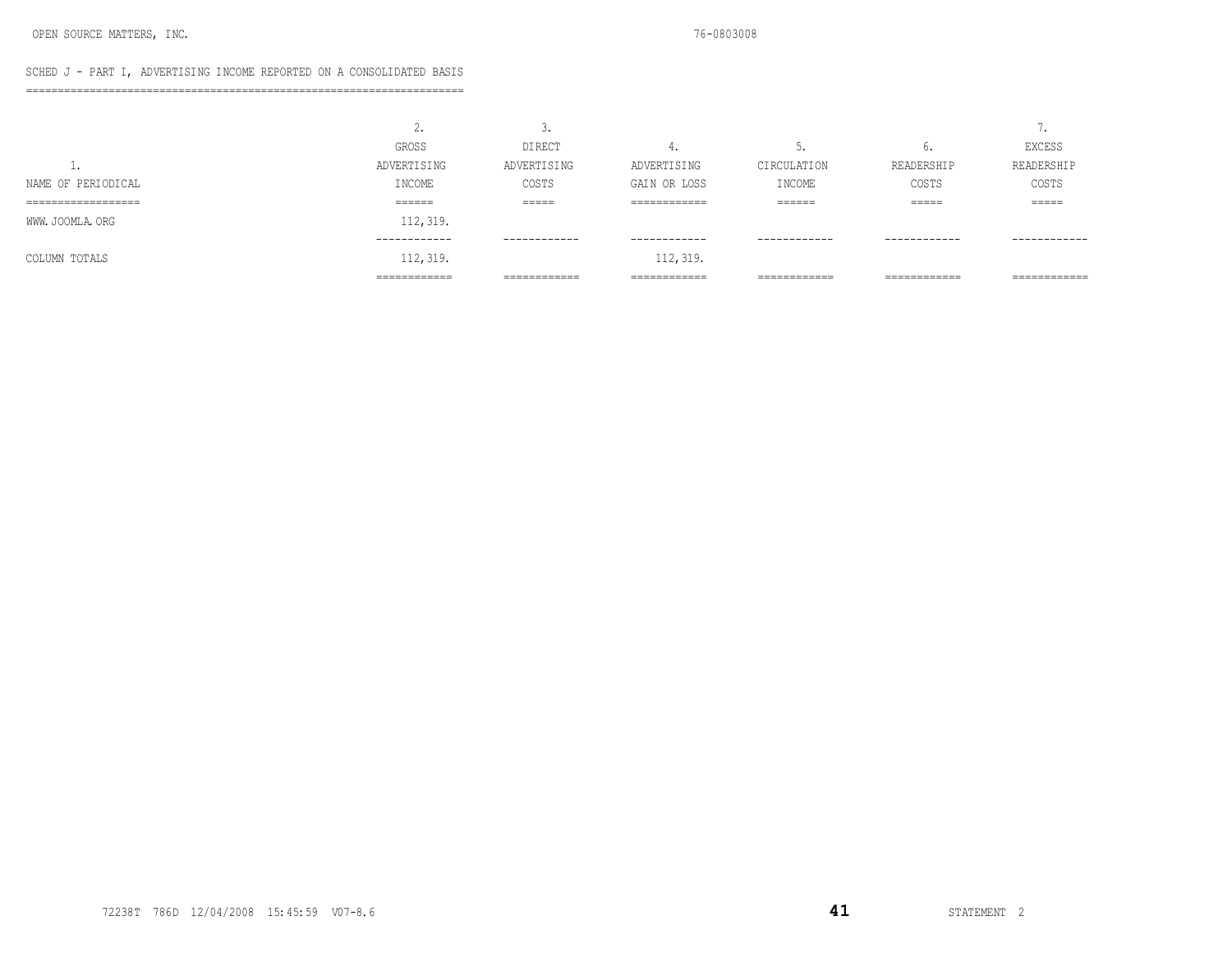### SCHEDULE J - PART II, ADVERTISING INCOME REPORTED ON A SEPARATE BASIS

=====================================================================

|                                           | <u>.</u>                       | ◡.                             |                    |                          |                 | -<br>$\cdot$                   |
|-------------------------------------------|--------------------------------|--------------------------------|--------------------|--------------------------|-----------------|--------------------------------|
|                                           | GROSS                          | <b>DIRECT</b>                  | 4.                 | <u>.</u>                 | U.              | EXCESS                         |
| <b>.</b>                                  | ADVERTISING                    | ADVERTISING                    | ADVERTISING        | CIRCULATION              | READERSHIP      | READERSHIP                     |
| NAME OF PERIODICAL                        | INCOME                         | COSTS                          | GAIN OR LOSS       | I NCOME                  | COSTS           | COSTS                          |
| -------------------<br>------------------ | ーーー三三三三三三一一一                   | ーーー三三三三三一ーーー                   | <b>EEEEEEEEEEE</b> | --- <del>-</del> ------- | ----- 三三三三二 --- | ーーー三三三三三一ーーー                   |
| PART II TOTALS                            |                                |                                |                    |                          |                 |                                |
| PART I TOTALS                             | 112, 319.                      |                                |                    |                          |                 |                                |
|                                           | ------------                   | ------------                   |                    |                          |                 | ------------                   |
| SCHEDULE J TOTALS                         | 112, 319.                      |                                |                    |                          |                 |                                |
|                                           | -------------<br>------------- | -------------<br>------------- |                    |                          |                 | _____________<br>------------- |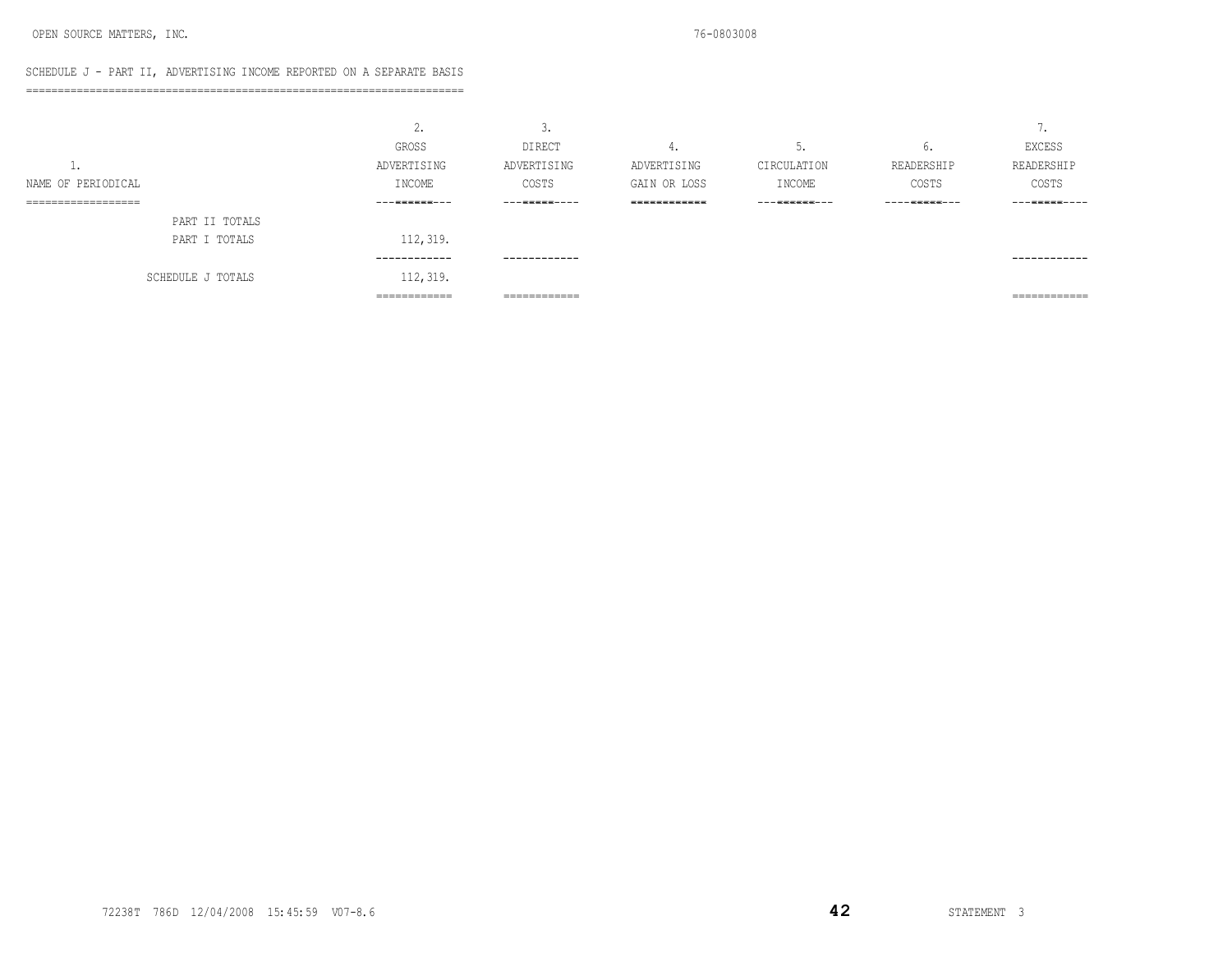# SCHD. K, FORM 990-T, COMPENSATION OF OFFICERS, DIRECTORS, & TRUSTEES

### ====================================================================

| NAME AND ADDRESS<br>================                       | TITLE<br>$=====$ | <b>BUSINESS</b><br>PERCENT<br>$=$ $=$ $=$ $=$ $=$ $=$ | <b>COMPENSATION</b><br>============ |
|------------------------------------------------------------|------------------|-------------------------------------------------------|-------------------------------------|
| ELIN WARING<br>PO BOX 4668 #88354<br>NEW YORK, NY 10163    | PRESIDENT        |                                                       | NONE                                |
| DAVE HUELSMANN<br>PO BOX 4668 #88354<br>NEW YORK, NY 10163 | TREASURER        |                                                       | <b>NONE</b>                         |
| RYAN OZIMEK<br>PO BOX 4668 #88354<br>NEW YORK, NY 10163    | SECRETARY        |                                                       | <b>NONE</b>                         |
| JAMES VASILE<br>PO BOX 4668 #88354<br>NEW YORK, NY 10163   | BOARD MEMBER     |                                                       | <b>NONE</b>                         |
|                                                            |                  |                                                       | --------------                      |

TOTAL COMPENSATION NONE ==============

STATEMENT 4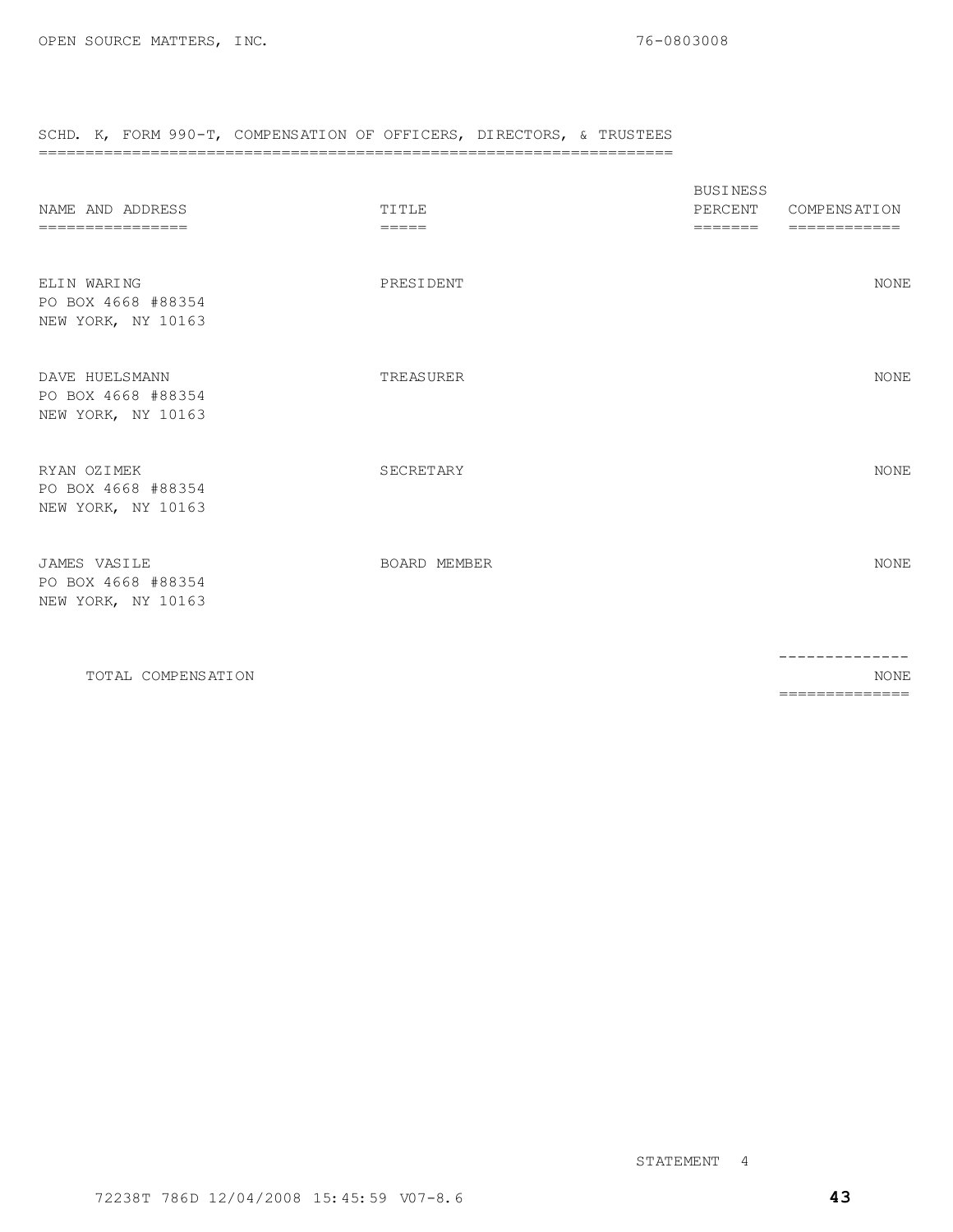| 4562<br>Form                                                      |                                                                                                                                                                                                                                | <b>Depreciation and Amortization</b>                 |                  |                              |                      |                      | OMB No. 1545-0172             |
|-------------------------------------------------------------------|--------------------------------------------------------------------------------------------------------------------------------------------------------------------------------------------------------------------------------|------------------------------------------------------|------------------|------------------------------|----------------------|----------------------|-------------------------------|
| Department of the Treasury                                        | (Including Information on Listed Property)                                                                                                                                                                                     |                                                      |                  |                              |                      |                      |                               |
| Internal Revenue Service                                          | See separate instructions.                                                                                                                                                                                                     |                                                      |                  | Attach to your tax return.   |                      |                      | Attachment<br>Sequence No. 67 |
| Name(s) shown on return                                           |                                                                                                                                                                                                                                |                                                      |                  |                              |                      |                      | Identifying number            |
| OPEN SOURCE MATTERS, INC.                                         |                                                                                                                                                                                                                                |                                                      |                  |                              |                      |                      | 76-0803008                    |
| Business or activity to which this form relates                   |                                                                                                                                                                                                                                |                                                      |                  |                              |                      |                      |                               |
| GENERAL DEPRECIATION                                              |                                                                                                                                                                                                                                |                                                      |                  |                              |                      |                      |                               |
| Part I                                                            | <b>Election To Expense Certain Property Under Section 179</b><br>Note: If you have any listed property, complete Part V before you complete Part I.                                                                            |                                                      |                  |                              |                      |                      |                               |
| 1                                                                 | Maximum amount. See the instructions for a higher limit for certain businesses                                                                                                                                                 |                                                      |                  |                              |                      | $\blacktriangleleft$ |                               |
| 2                                                                 | Total cost of section 179 property placed in service (see instructions)<br>                                                                                                                                                    |                                                      |                  |                              |                      | $\overline{2}$       |                               |
| 3                                                                 | Threshold cost of section 179 property before reduction in limitation                                                                                                                                                          |                                                      |                  |                              |                      | 3                    |                               |
| 5                                                                 | Reduction in limitation. Subtract line 3 from line 2. If zero or less, enter -0-<br>Dollar limitation for tax year. Subtract line 4 from line 1. If zero or less, enter -0-. If married filing                                 |                                                      |                  |                              |                      | 4                    |                               |
|                                                                   | separately, see instructions with the set of the set of the set of the set of the set of the set of the set of the set of the set of the set of the set of the set of the set of the set of the set of the set of the set of t |                                                      |                  |                              |                      | 5                    |                               |
|                                                                   | (a) Description of property                                                                                                                                                                                                    |                                                      |                  | (b) Cost (business use only) | (c) Elected cost     |                      |                               |
| 6                                                                 |                                                                                                                                                                                                                                |                                                      |                  |                              |                      |                      |                               |
| Listed property. Enter the amount from line 29<br>7               |                                                                                                                                                                                                                                |                                                      |                  | $\overline{7}$               |                      |                      |                               |
| 8                                                                 |                                                                                                                                                                                                                                |                                                      |                  |                              |                      | 8                    |                               |
| 9                                                                 |                                                                                                                                                                                                                                |                                                      |                  |                              |                      | 9                    |                               |
| 10                                                                |                                                                                                                                                                                                                                |                                                      |                  |                              |                      | 10                   |                               |
| 11                                                                | Business income limitation. Enter the smaller of business income (not less than zero) or line 5 (see instructions)                                                                                                             |                                                      |                  |                              |                      | 11                   |                               |
| 12                                                                | Section 179 expense deduction. Add lines 9 and 10, but do not enter more than line 11                                                                                                                                          |                                                      |                  |                              |                      | 12                   |                               |
| 13                                                                | Carryover of disallowed deduction to 2008. Add lines 9 and 10, less line 12                                                                                                                                                    |                                                      |                  | 13                           |                      |                      |                               |
| Part II                                                           | Note: Do not use Part II or Part III below for listed property. Instead, use Part V.<br>Special Depreciation Allowance and Other Depreciation (Do not include listed property.) (See instructions.)                            |                                                      |                  |                              |                      |                      |                               |
| 14.                                                               | Special allowance for qualified New York Liberty or Gulf Opportunity Zone property (other than listed property) and                                                                                                            |                                                      |                  |                              |                      |                      |                               |
|                                                                   | cellulosic biomass ethanol plant property placed in service during the tax year (see instructions).                                                                                                                            |                                                      |                  |                              |                      | 14                   |                               |
| 15                                                                |                                                                                                                                                                                                                                |                                                      |                  |                              |                      |                      |                               |
|                                                                   |                                                                                                                                                                                                                                |                                                      |                  |                              |                      | 15                   |                               |
| 16                                                                |                                                                                                                                                                                                                                |                                                      |                  |                              |                      | 16                   |                               |
| Part III                                                          | <b>MACRS Depreciation (Do not include listed property.) (See instructions.)</b>                                                                                                                                                |                                                      |                  |                              |                      |                      |                               |
|                                                                   |                                                                                                                                                                                                                                |                                                      | <b>Section A</b> |                              |                      |                      |                               |
|                                                                   | MACRS deductions for assets placed in service in tax years beginning before 2007                                                                                                                                               |                                                      |                  |                              |                      | 17                   |                               |
|                                                                   | If you are electing to group any assets placed in service during the tax year into one or more                                                                                                                                 |                                                      |                  |                              |                      |                      |                               |
|                                                                   |                                                                                                                                                                                                                                |                                                      |                  |                              |                      |                      |                               |
|                                                                   | Section B - Assets Placed in Service During 2007 Tax Year Using the General Depreciation System<br>(b) Month and                                                                                                               | (c) Basis for depreciation                           |                  |                              |                      |                      |                               |
| (a) Classification of property                                    | year placed in<br>service                                                                                                                                                                                                      | (business/investment use<br>only - see instructions) |                  | (d) Recovery<br>period       | (e) Convention       | (f) Method           | (g) Depreciation deduction    |
|                                                                   |                                                                                                                                                                                                                                |                                                      |                  |                              |                      |                      |                               |
| <b>b</b> 5-year property                                          |                                                                                                                                                                                                                                |                                                      |                  |                              |                      |                      |                               |
| c 7-year property                                                 |                                                                                                                                                                                                                                |                                                      |                  |                              |                      |                      |                               |
| d 10-year property                                                |                                                                                                                                                                                                                                |                                                      |                  |                              |                      |                      |                               |
| e 15-year property                                                |                                                                                                                                                                                                                                |                                                      |                  |                              |                      |                      |                               |
| 17<br>18<br>19a 3-year property<br>f 20-year property             |                                                                                                                                                                                                                                |                                                      |                  |                              |                      |                      |                               |
| g 25-year property                                                |                                                                                                                                                                                                                                |                                                      |                  | 25 yrs.                      |                      | S/L                  |                               |
| h Residential rental                                              |                                                                                                                                                                                                                                |                                                      |                  | 27.5 yrs.                    | МM<br>M <sub>M</sub> | S/L<br>S/L           |                               |
| property                                                          |                                                                                                                                                                                                                                |                                                      |                  | 27.5 yrs.<br>39 yrs.         | M M                  | S/L                  |                               |
| <i>i</i> Nonresidential real<br>property                          |                                                                                                                                                                                                                                |                                                      |                  |                              | M M                  | S/L                  |                               |
|                                                                   | Section C - Assets Placed in Service During 2007 Tax Year Using the Alternative Depreciation System                                                                                                                            |                                                      |                  |                              |                      |                      |                               |
|                                                                   |                                                                                                                                                                                                                                |                                                      |                  |                              |                      | S/L                  |                               |
| $b$ 12-year                                                       |                                                                                                                                                                                                                                |                                                      |                  | 12 yrs.                      |                      | S/L                  |                               |
| $c$ 40-year                                                       |                                                                                                                                                                                                                                |                                                      |                  | 40 yrs.                      | M <sub>M</sub>       | S/L                  |                               |
|                                                                   |                                                                                                                                                                                                                                |                                                      |                  |                              |                      |                      |                               |
| Listed property. Enter amount from line 28                        |                                                                                                                                                                                                                                |                                                      |                  |                              |                      | 21                   | 186.                          |
|                                                                   | 22 Total. Add amounts from line 12, lines 14 through 17, lines 19 and 20 in column (g), and line 21.                                                                                                                           |                                                      |                  |                              |                      |                      |                               |
| 20a Class life<br><b>Part IV</b> Summary (see instructions)<br>21 | Enter here and on the appropriate lines of your return. Partnerships and S corporations - see instr.<br>23 For assets shown above and placed in service during the current year,                                               |                                                      |                  |                              |                      | 22                   | <u>186.</u>                   |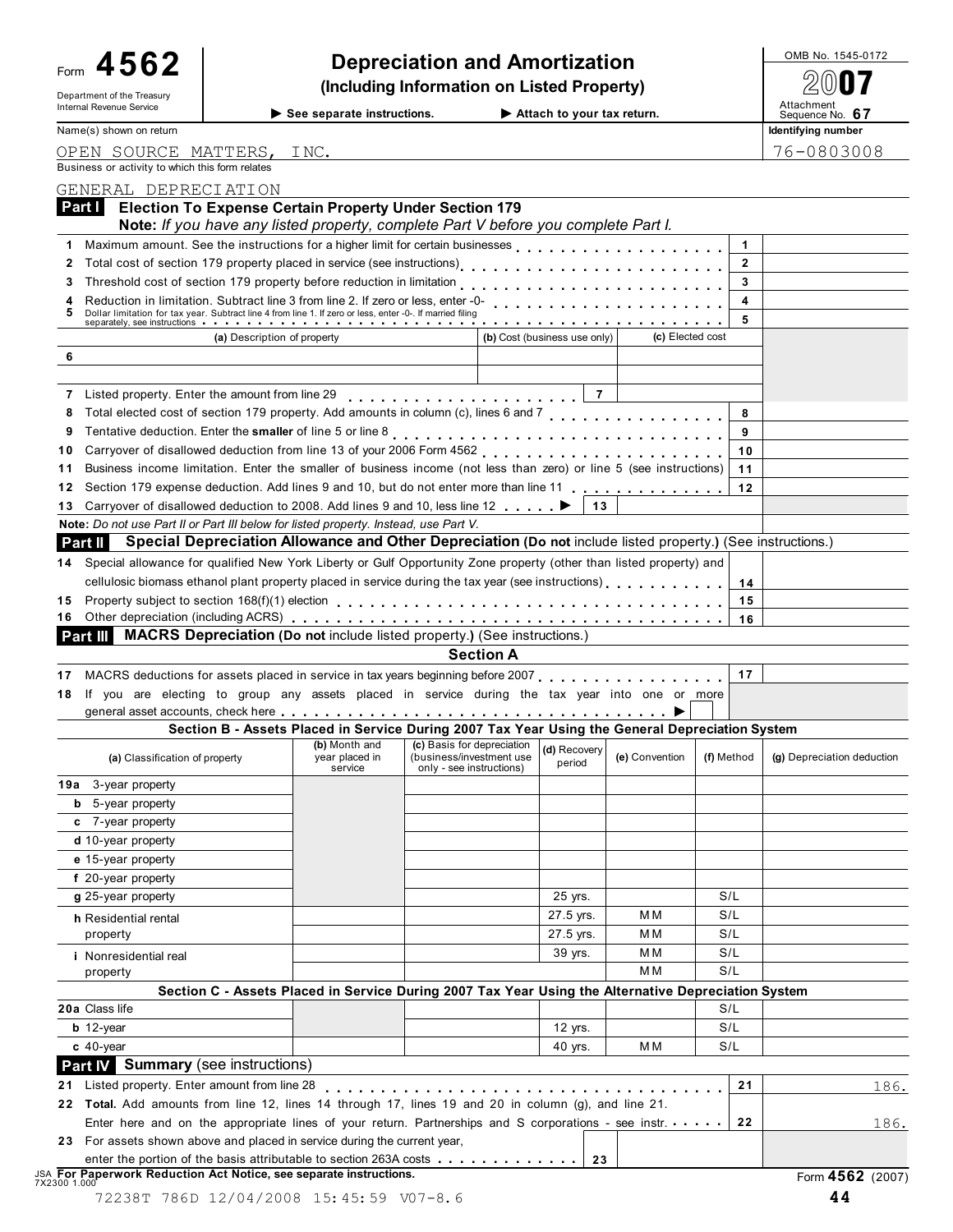|            | Form 4562 (2007)                                                                                                                                                                                                                                                                               |                                                                                                                                                                                                                                                                                                                                                                                                 |                                                     |           |                                            |     |                              |                                                |                                        |         |                              |                                  |                                      |                                       | Page 2 |
|------------|------------------------------------------------------------------------------------------------------------------------------------------------------------------------------------------------------------------------------------------------------------------------------------------------|-------------------------------------------------------------------------------------------------------------------------------------------------------------------------------------------------------------------------------------------------------------------------------------------------------------------------------------------------------------------------------------------------|-----------------------------------------------------|-----------|--------------------------------------------|-----|------------------------------|------------------------------------------------|----------------------------------------|---------|------------------------------|----------------------------------|--------------------------------------|---------------------------------------|--------|
|            | Part V                                                                                                                                                                                                                                                                                         | Listed Property (Include automobiles, certain other vehicles, cellular telephones, certain computers, and<br>property used for entertainment, recreation, or amusement.)<br>Note: For any vehicle for which you are using the standard mileage rate or deducting lease expense, complete only<br>24a, 24b, columns (a) through (c) of Section A, all of Section B, and Section C if applicable. |                                                     |           |                                            |     |                              |                                                |                                        |         |                              |                                  |                                      |                                       |        |
|            | Section A - Depreciation and Other Information (Caution: See the instructions for limits for passenger automobiles.)                                                                                                                                                                           |                                                                                                                                                                                                                                                                                                                                                                                                 |                                                     |           |                                            |     |                              |                                                |                                        |         |                              |                                  |                                      |                                       |        |
|            | 24a Do you have evidence to support the business/investment use claimed?                                                                                                                                                                                                                       |                                                                                                                                                                                                                                                                                                                                                                                                 |                                                     |           |                                            |     | Yes                          | <b>No</b>                                      | 24b If "Yes," is the evidence written? |         |                              |                                  |                                      | Yes                                   | No     |
|            | (a)<br>Type of property (list<br>vehicles first)                                                                                                                                                                                                                                               | (b)<br>Date placed in<br>service                                                                                                                                                                                                                                                                                                                                                                | (C)<br>Business/<br>investment<br>use<br>percentage |           | (d)<br>Cost or other<br>basis              |     | (e)<br>use only)             | Basis for depreciation<br>(business/investment | (f)<br>Recovery<br>period              |         | (g)<br>Method/<br>Convention |                                  | (h)<br>Depreciation<br>deduction     | (i)<br>Elected<br>section 179<br>cost |        |
|            | 25 Special allowance for qualified Gulf Opportunity Zone property placed in service during the                                                                                                                                                                                                 |                                                                                                                                                                                                                                                                                                                                                                                                 |                                                     |           |                                            |     |                              |                                                |                                        |         |                              |                                  |                                      |                                       |        |
|            |                                                                                                                                                                                                                                                                                                |                                                                                                                                                                                                                                                                                                                                                                                                 |                                                     |           |                                            |     |                              |                                                |                                        |         | 25                           |                                  |                                      |                                       |        |
|            | Property used more than 50% in a qualified business use:                                                                                                                                                                                                                                       |                                                                                                                                                                                                                                                                                                                                                                                                 |                                                     |           |                                            |     |                              |                                                |                                        |         |                              |                                  |                                      | SEE LISTED PROPERTY DETAIL            |        |
|            |                                                                                                                                                                                                                                                                                                |                                                                                                                                                                                                                                                                                                                                                                                                 |                                                     | %         |                                            |     |                              |                                                |                                        |         |                              |                                  |                                      |                                       |        |
|            |                                                                                                                                                                                                                                                                                                |                                                                                                                                                                                                                                                                                                                                                                                                 |                                                     | $\%$<br>% |                                            |     |                              |                                                |                                        |         |                              |                                  |                                      |                                       |        |
| 27         | Property used 50% or less in a qualified business use:                                                                                                                                                                                                                                         |                                                                                                                                                                                                                                                                                                                                                                                                 |                                                     |           |                                            |     |                              |                                                |                                        |         |                              |                                  |                                      |                                       |        |
|            |                                                                                                                                                                                                                                                                                                |                                                                                                                                                                                                                                                                                                                                                                                                 |                                                     | %         |                                            |     |                              |                                                |                                        | $S/L -$ |                              |                                  |                                      |                                       |        |
|            |                                                                                                                                                                                                                                                                                                |                                                                                                                                                                                                                                                                                                                                                                                                 |                                                     | $\%$      |                                            |     |                              |                                                |                                        | $S/L -$ |                              |                                  |                                      |                                       |        |
|            |                                                                                                                                                                                                                                                                                                |                                                                                                                                                                                                                                                                                                                                                                                                 |                                                     | %         |                                            |     |                              |                                                |                                        | $S/L -$ |                              |                                  |                                      |                                       |        |
| 28         | Add amounts in column (h), lines 25 through 27. Enter here and on line 21, page 1, , , , , , , , , , , , , , ,                                                                                                                                                                                 |                                                                                                                                                                                                                                                                                                                                                                                                 |                                                     |           |                                            |     |                              |                                                |                                        |         | 28                           |                                  | 186.                                 |                                       |        |
|            |                                                                                                                                                                                                                                                                                                |                                                                                                                                                                                                                                                                                                                                                                                                 |                                                     |           |                                            |     |                              |                                                |                                        |         |                              |                                  | 29                                   |                                       |        |
|            |                                                                                                                                                                                                                                                                                                |                                                                                                                                                                                                                                                                                                                                                                                                 |                                                     |           | Section B - Information on Use of Vehicles |     |                              |                                                |                                        |         |                              |                                  |                                      |                                       |        |
|            | Complete this section for vehicles used by a sole proprietor, partner, or other "more than 5% owner," or related person.<br>If you provided vehicles to your employees, first answer the questions in Section C to see if you meet an exception to completing this section for those vehicles. |                                                                                                                                                                                                                                                                                                                                                                                                 |                                                     |           |                                            |     |                              |                                                |                                        |         |                              |                                  |                                      |                                       |        |
|            |                                                                                                                                                                                                                                                                                                |                                                                                                                                                                                                                                                                                                                                                                                                 |                                                     |           | (a)                                        |     | (b)                          |                                                | (c)                                    |         | (d)                          |                                  | (e)                                  | (f)                                   |        |
|            |                                                                                                                                                                                                                                                                                                | <b>30</b> Total business/investment miles driven<br>during the year (do not include commuting<br>Total commuting miles driven during the year                                                                                                                                                                                                                                                   |                                                     |           | Vehicle 1                                  |     | Vehicle 2                    |                                                | Vehicle 3                              |         | Vehicle 4                    | Vehicle 5                        |                                      | Vehicle 6                             |        |
| 31         |                                                                                                                                                                                                                                                                                                |                                                                                                                                                                                                                                                                                                                                                                                                 |                                                     |           |                                            |     |                              |                                                |                                        |         |                              |                                  |                                      |                                       |        |
| 32         | Total                                                                                                                                                                                                                                                                                          | other personal (noncommuting)                                                                                                                                                                                                                                                                                                                                                                   |                                                     |           |                                            |     |                              |                                                |                                        |         |                              |                                  |                                      |                                       |        |
|            |                                                                                                                                                                                                                                                                                                |                                                                                                                                                                                                                                                                                                                                                                                                 |                                                     |           |                                            |     |                              |                                                |                                        |         |                              |                                  |                                      |                                       |        |
|            | 33 Total miles driven during the year. Add                                                                                                                                                                                                                                                     |                                                                                                                                                                                                                                                                                                                                                                                                 |                                                     |           |                                            |     |                              |                                                |                                        |         |                              |                                  |                                      |                                       |        |
|            | lines 30 through 32 experience of the set of the set of the set of the set of the set of the set of the set of                                                                                                                                                                                 |                                                                                                                                                                                                                                                                                                                                                                                                 |                                                     | Yes       | No                                         | Yes | No                           | Yes                                            | No                                     | Yes     | No                           | Yes                              | No                                   | Yes                                   | No.    |
|            | 34 Was the vehicle available for personal                                                                                                                                                                                                                                                      |                                                                                                                                                                                                                                                                                                                                                                                                 |                                                     |           |                                            |     |                              |                                                |                                        |         |                              |                                  |                                      |                                       |        |
|            | use during off-duty hours?<br>35 Was the vehicle used primarily by a                                                                                                                                                                                                                           |                                                                                                                                                                                                                                                                                                                                                                                                 |                                                     |           |                                            |     |                              |                                                |                                        |         |                              |                                  |                                      |                                       |        |
|            | more than 5% owner or related person?                                                                                                                                                                                                                                                          |                                                                                                                                                                                                                                                                                                                                                                                                 |                                                     |           |                                            |     |                              |                                                |                                        |         |                              |                                  |                                      |                                       |        |
|            | 36 Is another vehicle available for personal                                                                                                                                                                                                                                                   |                                                                                                                                                                                                                                                                                                                                                                                                 |                                                     |           |                                            |     |                              |                                                |                                        |         |                              |                                  |                                      |                                       |        |
|            |                                                                                                                                                                                                                                                                                                |                                                                                                                                                                                                                                                                                                                                                                                                 |                                                     |           |                                            |     |                              |                                                |                                        |         |                              |                                  |                                      |                                       |        |
|            | Answer these questions to determine if you meet an exception to completing Section B for vehicles used by employees who are                                                                                                                                                                    | Section C - Questions for Employers Who Provide Vehicles for Use by Their Employees                                                                                                                                                                                                                                                                                                             |                                                     |           |                                            |     |                              |                                                |                                        |         |                              |                                  |                                      |                                       |        |
|            | not more than 5% owners or related persons (see instructions).                                                                                                                                                                                                                                 |                                                                                                                                                                                                                                                                                                                                                                                                 |                                                     |           |                                            |     |                              |                                                |                                        |         |                              |                                  |                                      |                                       |        |
|            | 37 Do you maintain a written policy statement that prohibits all personal use of vehicles, including commuting,                                                                                                                                                                                |                                                                                                                                                                                                                                                                                                                                                                                                 |                                                     |           |                                            |     |                              |                                                |                                        |         |                              |                                  |                                      | Yes                                   | No.    |
|            | by your employees?                                                                                                                                                                                                                                                                             |                                                                                                                                                                                                                                                                                                                                                                                                 |                                                     |           |                                            |     |                              |                                                |                                        |         |                              |                                  |                                      |                                       |        |
|            | 38 Do you maintain a written policy statement that prohibits personal use of vehicles, except commuting, by your employees?                                                                                                                                                                    |                                                                                                                                                                                                                                                                                                                                                                                                 |                                                     |           |                                            |     |                              |                                                |                                        |         |                              |                                  |                                      |                                       |        |
| 39         | See the instructions for vehicles used by corporate officers, directors, or 1% or more owners                                                                                                                                                                                                  |                                                                                                                                                                                                                                                                                                                                                                                                 |                                                     |           |                                            |     |                              |                                                |                                        |         |                              |                                  |                                      |                                       |        |
|            |                                                                                                                                                                                                                                                                                                |                                                                                                                                                                                                                                                                                                                                                                                                 |                                                     |           |                                            |     |                              |                                                |                                        |         |                              |                                  |                                      |                                       |        |
| 40         | Do you provide more than five vehicles to your employees, obtain information from your employees about<br>the use of the vehicles, and retain the information received?                                                                                                                        |                                                                                                                                                                                                                                                                                                                                                                                                 |                                                     |           |                                            |     |                              |                                                |                                        |         |                              |                                  |                                      |                                       |        |
| 41         |                                                                                                                                                                                                                                                                                                |                                                                                                                                                                                                                                                                                                                                                                                                 |                                                     |           |                                            |     |                              |                                                |                                        |         |                              |                                  |                                      |                                       |        |
|            | Note: If your answer to 37, 38, 39, 40, or 41 is "Yes," do not complete Section B for the covered vehicles.                                                                                                                                                                                    |                                                                                                                                                                                                                                                                                                                                                                                                 |                                                     |           |                                            |     |                              |                                                |                                        |         |                              |                                  |                                      |                                       |        |
|            | Amortization<br>Part VI                                                                                                                                                                                                                                                                        |                                                                                                                                                                                                                                                                                                                                                                                                 |                                                     |           |                                            |     |                              |                                                |                                        |         |                              |                                  |                                      |                                       |        |
|            | (b)<br>(a)<br>Date amortization<br>Description of costs<br>begins                                                                                                                                                                                                                              |                                                                                                                                                                                                                                                                                                                                                                                                 |                                                     |           |                                            |     | (c)<br>Amortizable<br>amount |                                                | (d)<br>Code<br>section                 |         |                              | (e)<br>Amortization<br>period or | (f)<br>Amortization for<br>this year |                                       |        |
|            |                                                                                                                                                                                                                                                                                                |                                                                                                                                                                                                                                                                                                                                                                                                 |                                                     |           |                                            |     |                              |                                                |                                        |         |                              | percentage                       |                                      |                                       |        |
| 42         | Amortization of costs that begins during your 2007 tax year (see instructions):                                                                                                                                                                                                                |                                                                                                                                                                                                                                                                                                                                                                                                 |                                                     |           |                                            |     |                              |                                                |                                        |         |                              |                                  |                                      |                                       |        |
|            |                                                                                                                                                                                                                                                                                                |                                                                                                                                                                                                                                                                                                                                                                                                 |                                                     |           |                                            |     |                              |                                                |                                        |         |                              |                                  |                                      |                                       |        |
|            | Amortization of costs that began before your 2007 tax year<br>                                                                                                                                                                                                                                 |                                                                                                                                                                                                                                                                                                                                                                                                 |                                                     |           |                                            |     |                              |                                                |                                        |         |                              | 43                               |                                      |                                       |        |
|            |                                                                                                                                                                                                                                                                                                |                                                                                                                                                                                                                                                                                                                                                                                                 |                                                     |           |                                            |     |                              |                                                |                                        |         |                              | 44                               |                                      |                                       |        |
| <b>JSA</b> | 7X2310 1.000                                                                                                                                                                                                                                                                                   |                                                                                                                                                                                                                                                                                                                                                                                                 |                                                     |           |                                            |     |                              |                                                |                                        |         |                              |                                  |                                      | Form 4562 (2007)                      |        |
|            |                                                                                                                                                                                                                                                                                                |                                                                                                                                                                                                                                                                                                                                                                                                 |                                                     |           |                                            |     |                              |                                                |                                        |         |                              |                                  |                                      |                                       |        |